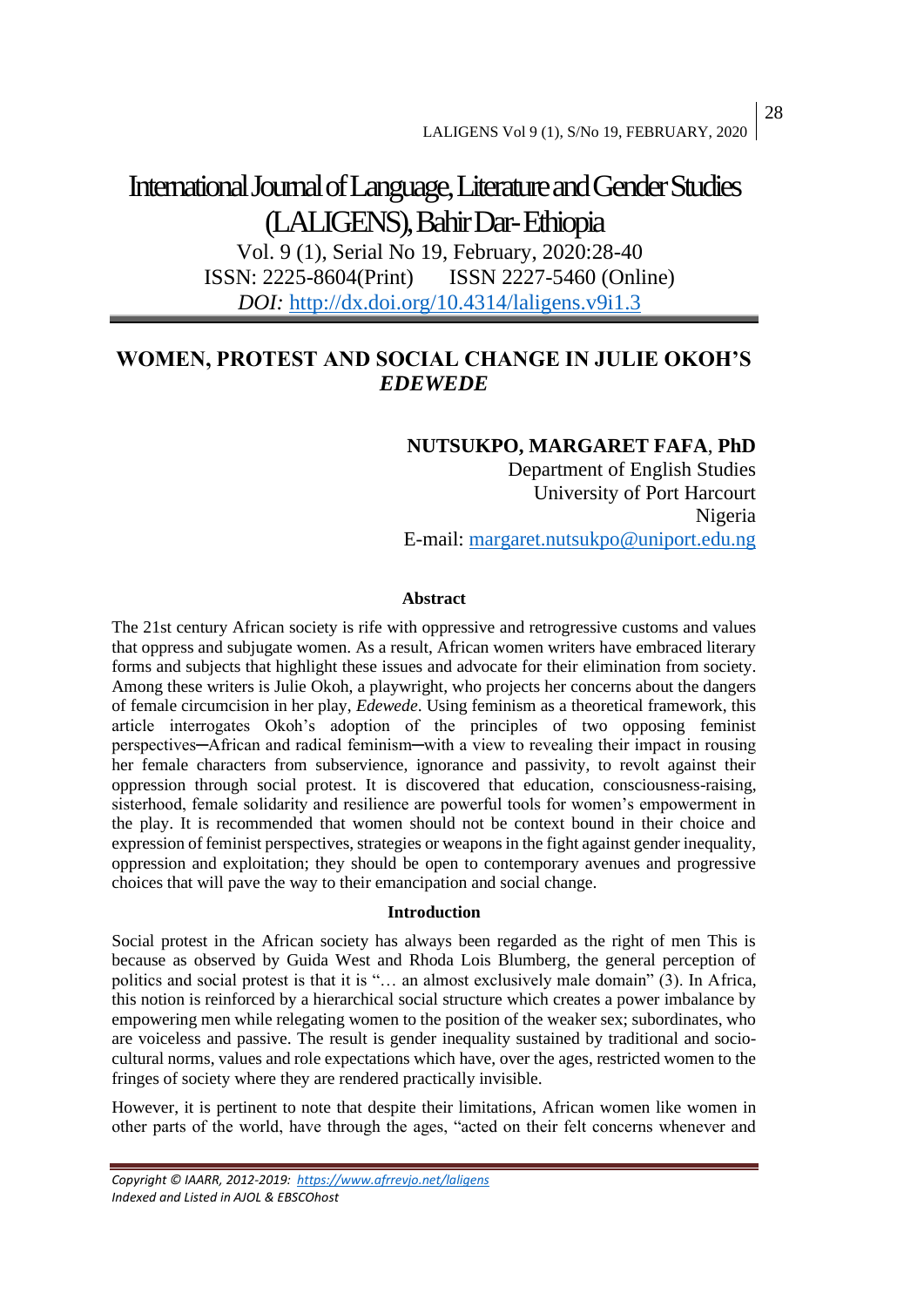however they were able" (West and Blumberg 4). To substantiate this, Flora Nwapa uses the example of the powerful role of Igbo women as Umuada whom she identifies as "all daughters born in a clan, married or not, and wherever they may be…" (527) in various social activities in their communities among them burial rites, title-taking ceremonies, peace-making, priestesses, members of age-grades etc. (527). Nwapa gives further insight into the significance of the Umuada by revealing thus:

> Every member of *Umuada* knows where she belongs and what is expected of her. Members possess individual and group power but rarely act individually. No burial or title-taking ceremony is complete without the presence of *Umuada*, and woe betide any daughter who fails to show up in these ceremonies (527).

Elechi Amadi also highlights this significant role played by women in his novel, *Estrangement* (1986) by presenting a similar group known as the Omirinya, comprising "all women born in Kenke, married or not and wherever they may be" (89) who performed similar functions as the Umuada in matters pertaining to the welfare of women: "The women of the village were not inhibited in matters like this. They spoke out, not caring who was annoyed, so long as they thought they were right" (89).

Although the traditional roles played by African women are regarded as being "crucial for the survival and progress of the race" (Nwapa 527), they limit and marginalize women from the mainstream of socio-political affairs. However, the ability of women to successfully organize themselves and take charge of their personal and collective affairs. A good example is the Women's War in Nigeria in 1929 during which women battled against the government policy which sought to place taxes on their income, generated through trade, as well as on their livestock. This led to a protest which spread to many parts of Nigeria despite efforts to subdue it. Margery Perham attests to the strength and resilience of the women when she notes that it was clear some of the participants were prepared to die for the cause (qtd. in Romero 181).

The courage and resilience of the participants of the Women's War is evident in contemporary African women in both rural and urban areas who, through consciousness raising, are actively involved in movements engaged in activism from the grassroots to national level and, through social protests, are creating opportunities for the individual and collective growth of women, as well as for the enforcement of human rights and development in their communities, nations and the African society as a whole.

One of the significant tools for consciousness raising is literature. Through literature, writers use their literary works as a platform to entertain, convey and disseminate information, and to educate. The creative writer and his work therefore have a vital role to play in social change. Nicholas Conley makes the following observation about the writer's role in society:

> [The writer's role] … goes beyond the simple entertainment value of a good story. It also goes beyond the symbiotic relationship that's experienced between a writer and his/her reader… writers write because they have something to say to the world. They have a lesson to teach, a lesson so important to them—whether it be moral, intellectual, idealistic, or cynical—that they've scripted an entire story for the sheer purpose of teaching that lesson. ("The Writer's Role")

Conley concludes by asserting that the creative writer uses his or her art to "... craft [a] statement about the world, and to reach the minds of others ..." through his or her voice and message ("The Writers Role").

*Copyright © IAARR, 2012-2019: <https://www.afrrevjo.net/laligens> Indexed and Listed in AJOL & EBSCOhost*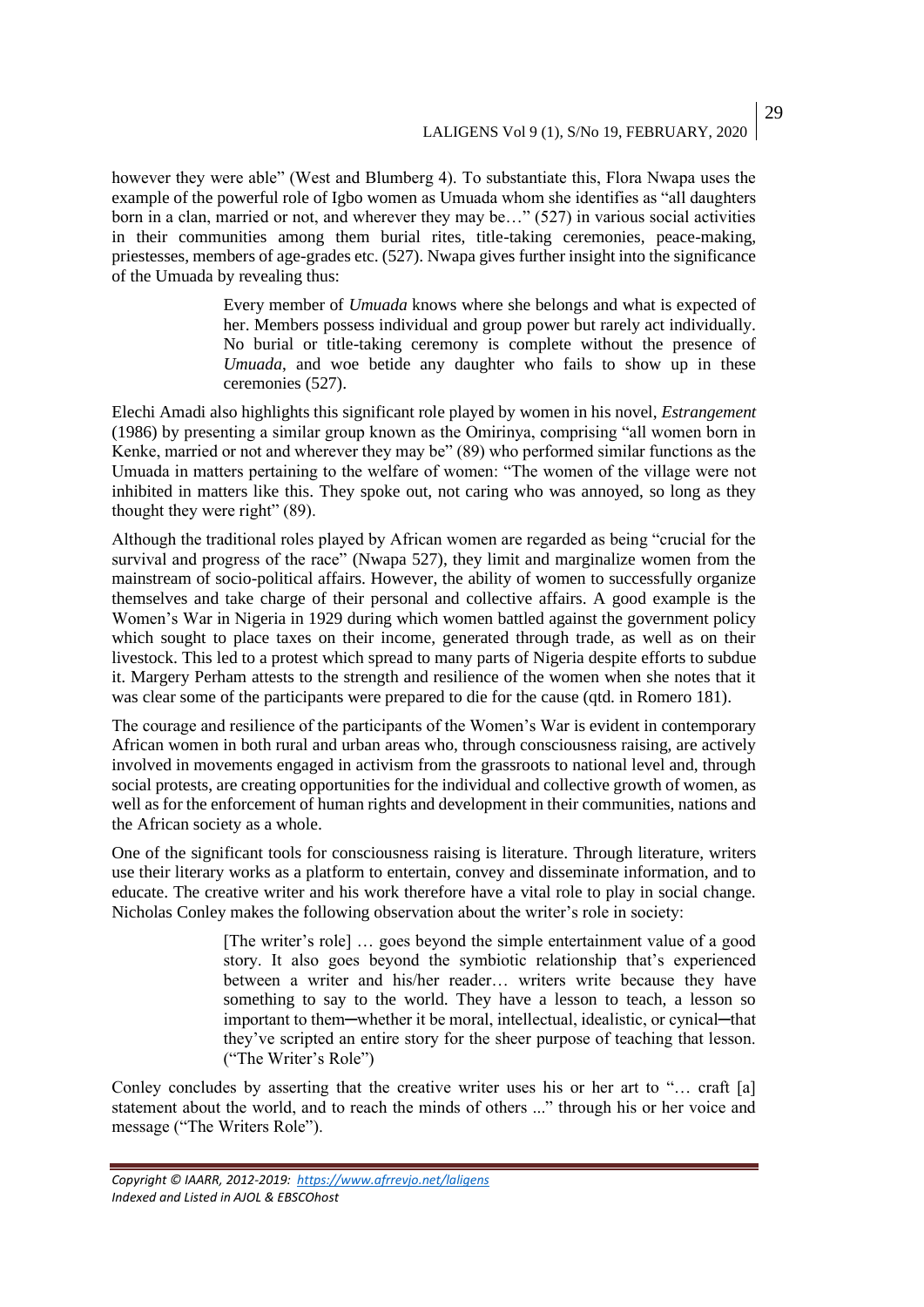## LALIGENS Vol 9 (1), S/No 19, FEBRUARY, 2020

One of the avenues through which the voice and message of the writer can effectively reach his or her audience is drama and the theatre. Drama provides a forum for dialogue, the exploration of ideas and current debates on subjects and issues that affect the everyday lives of people in society. This interaction has the potential of creating avenues through which solutions can be found and change effected. One of such issues is female circumcision (also known as female genital mutilation), which is the main subject of Julie Okoh's play titled *Edewede*. First performed on August 25, 1998 in the University of Port Harcourt Arts Theatre to wide acclaim and published in 2006, it is a play which clearly reveals Okoh's "… consciousness of the necessity of art to be imbued with, shaped and guided by determinate social forces our contemporary experience" (Obafemi 65).

An experienced Nigerian playwright and a feminist, Okoh has a firm understanding of the significant functions of the theatre one of which, according to Jeffrey Sweet, is to educate by "[making]" vivid … arguments and controversies which would look less vital summarized in historical, philosophical, sociological or anthropological texts" (qtd. in Horton "The Playwright") and, thus, uses her craft and the theatre as platforms to fight for gender equality. In *Edewede*, she highlights, through her feminist perspective, the dangers of female circumcision, the factors responsible for its continuity despite its adverse effects on women and the urgent need for its total eradication.

Female circumcision is, indeed, a controversial subject in the African society which has split society into two—those for and those against the practice. It is a ritual facilitated and encouraged by tradition and culture and practised in most African countries on girls and young women mostly between infancy and adolescence as a rite of passage into womanhood and adulthood. The World Health Organization defines female circumcision as the "… partial or total removal of the external female genitalia, or other injury to the female genital organs for non-medical reasons" by a traditional circumciser ("Female Genital Mutilation"). A common form of female circumcision practiced in Nigeria is clitoridectomy which is the partial or total removal of part of the clitoris which Okoh highlights in her play, symbolically describing the process as the removal of "the peanut from the pod."

The World Health Organization lists the following as some of the after effects of female circumcision: "severe bleeding and problems urinating, and later cysts, infections, as well as complications in childbirth and increased risk of newborn deaths" ("Female genital Mutilation"). The main purpose of this rite in the African society, which is to supposedly preserve modesty, ensure chastity and curb promiscuity is in no way worth the risks and dangers to the lives of girls and women. It is for this reason that writers such as Julie Okoh, who concerned about women's welfare, upliftment and progress, are determined to bring changes to society by advocating the eradication of such harmful practices and the forces that promote them. In Okoh's play, the following assertion by Ogwude (2012) finds substance:

> Art and commitment in terms of social responsibility and the evaluation of African writers especially, is polemic. Like the salt from two separate salt jars that mixed up in another become inseparable, so too artistic production merge and become one. Art no matter how lofty or plain will in the final analysis be empty and even perverse if it were to exist of itself alone (assuming such is possible) not addressing topical issues whether these be private and existential or public and socio-political (105).

It is for this reason that Okoh uses her craft to address the female circumcision which, in this instance, symbolizes African women's oppression through debilitating traditional norms,

*Copyright © IAARR, 2012-2019: <https://www.afrrevjo.net/laligens> Indexed and Listed in AJOL & EBSCOhost*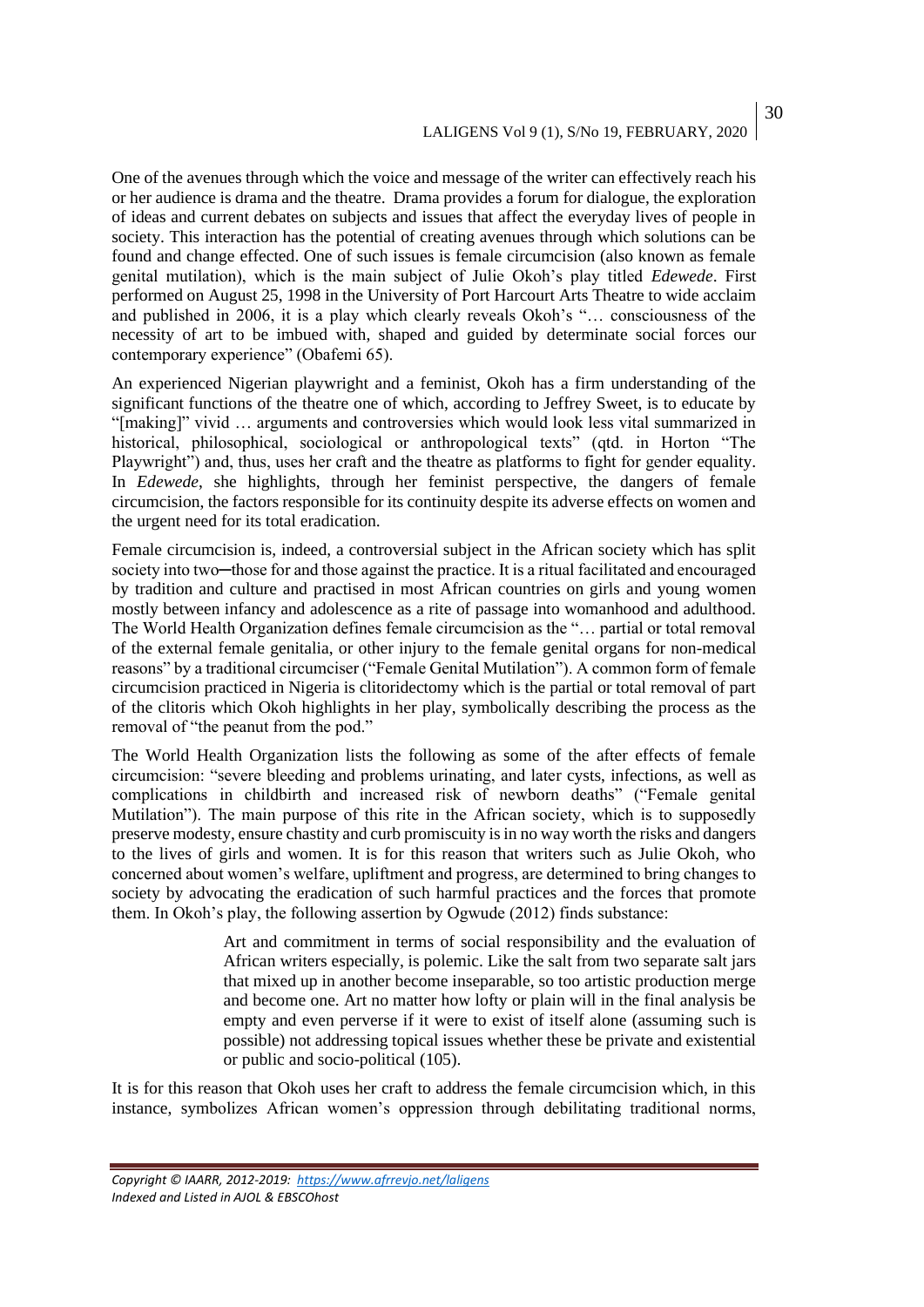values and practices and in so doing, her goal is to "re-envision African womanhood and reposition the African woman from the fringes of the societal schema" (Uko 86).

#### **Methodology**

Using the qualitative approach, this article interrogates Okoh's portrayal of female circumcision and the dangers associated with it in her play, *Edewede,* and the consequent revolt of her female characters against the debilitating traditional practice with the objective of revealing the underlying role of patriarchy and gender inequality in this practice, why and how the women revolt against the traditional practice that has, hitherto, been an integral part of their lives, the strategy and tools adopted by the women to successfully fight the practice, the significance of Okoh's choice of drama and the theatre to propagate her message and the implications for social change.

#### **Theoretical Framework**

Okoh's use of drama to propagate her message highlights the significance of the drama and feminist theatre in feminist consciousness raising. The feminist theatre is an avenue through which feminist playwrights highlight women's role expectations and their struggles in the socio-economic and political spheres of society. The African society comprises a patriarchal social order with structures that subordinate and marginalize women. The feminist theatre, therefore, provides a platform for feminist writers to expose these structures and their adverse effects on women with a view to eliminating them.

Holly L. Derr gives further insight into the significance of the feminist theatre by asserting that it "… provides an alternative not just to the male gaze but also to the normative gaze by intervening in cultural assumptions about identity, dismantling binaries, and creating equality ("Feminist Theatre"); this is evident in Okoh's play. Bearing this in mind, feminism, whose key objective is to end all forms of women's oppression, has been adopted as the theoretical framework of this study, with particular emphasis on African and radical feminism.

Helen Chukwuma describes African feminism as not elitist, but embraces the modern, educated woman, as well as the illiterate, rustic traditional woman. She further explains:

> … African feminism is dictated and informed from within, from African social realities that obtain … it is accommodationist not exclusive and negativistic. Men remain a vital part of women's lives … African feminism is progressive in its full commitment to developing women intellectually, educationally, economically, while still retaining the nucleus of the home. (*Feminism in African Literature* xiv, xvi, xiii).

African feminism, therefore, seeks a complementary relationship between men and women. However, it also advocates an elimination of those structures and norms that subjugate women. Radical feminists, on the other hand, are militant in their approach. For them, patriarchy—the pervasive oppression and exploitation of women by men─is so deeply entrenched in the consciousness of men that it will be difficult to eliminate. Radical feminists believe that men's power and authority is derived from the dominant social status accorded them by patriarchy which sustains gender inequality. For this reason, patriarchy and its structures that suppress women must be dismantled which can be attained through an overthrow of the social order or culture change. (Lewis "Radical Feminism"). Two powerful tools utilized by radical feminists is consciousness-raising groups to create awareness about women's oppression, and the organization of public protests to fight for women's rights.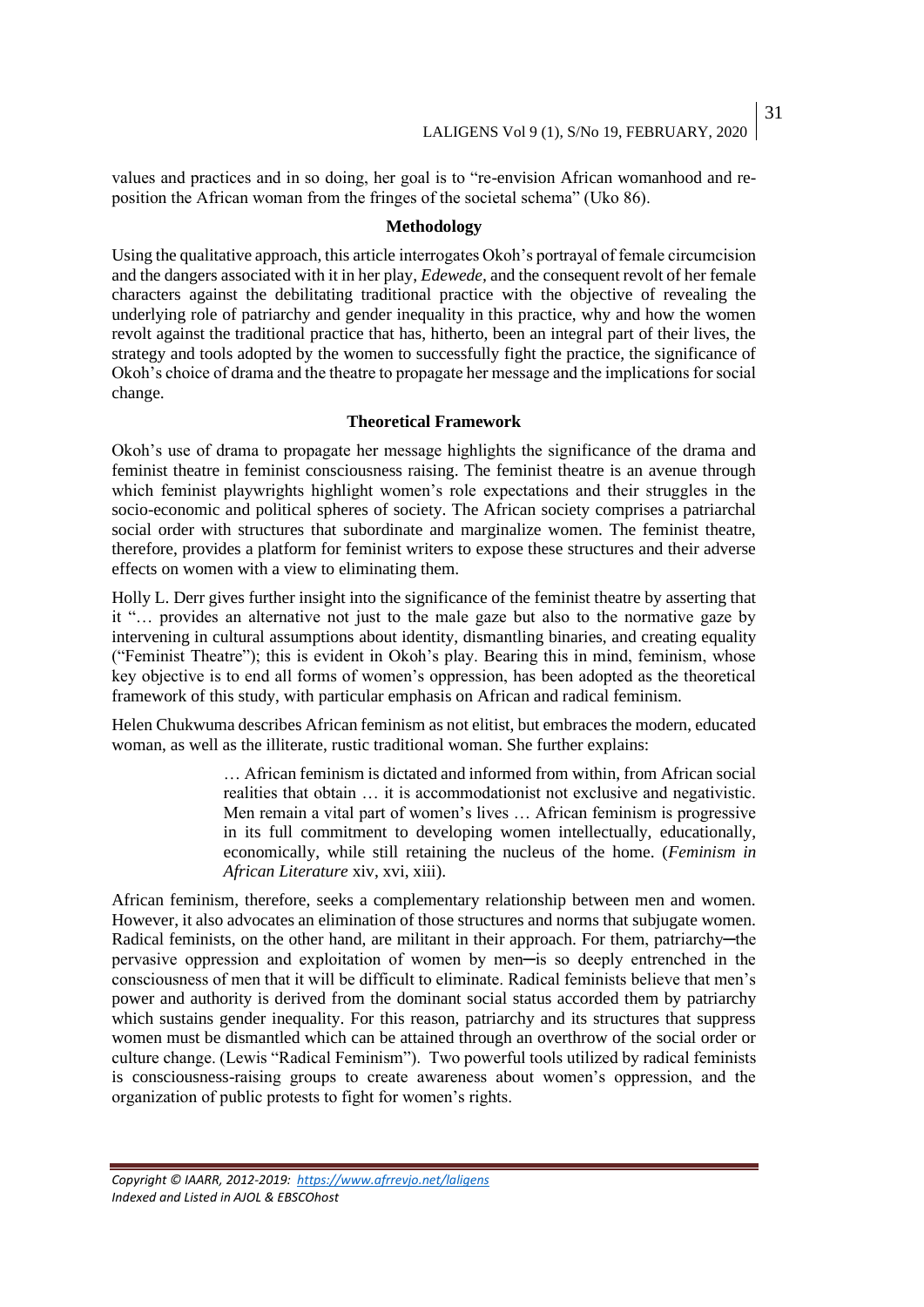32

Despite the differences in the tenets of African and radical feminism and the perception that radical feminism has no place in Africa, Okoh chooses to incorporate ideas and ideals of both theories in *Edewede* to rouse her female characters from inaction to action. The wisdom of this choice becomes evident when through the adoption of radical measures, the female characters achieve their goal no longer objects, but as subjects who have earned the respect of their men.

#### **Literature Review**

Since its publication in 2006, Okoh's *Edewede* has been the subject of much scholarly attention. In her article on African women's writings, Iniobong I. Uko identifies in Okoh's play what she refers to as "the revolutionary impulse and leadership skills" (88) which motivate the female characters to success. She also lays emphasis on the new awareness among them "to choose, their determination to move from the margins and inaction to the centre …" (88) in order to debunk the arguments that justify female circumcision and insist the practice be stopped. Evidently, these traits exhibited by the female characters are reflections of the new direction of African women's writing.

In their analysis of *Edewede*, Oby H. Okolocha and Sophia I. Akhuemokhan emphasize the violations of women's human rights and identify issues which hinder them from fully realizing their potentials, among them abuse, forced marriage, the preference for male children, and female circumcision and conclude that women are often denied their social rights in the African society. The play, for them, effectively redresses the cultural and social rights of the female characters (285). This illustrates that drama and the theatre can be effective avenues for positive changes in the lives of women and, subsequently, for social transformation.

Nkechi A. Bature-Uzor, also explores women's roles in Okoh's plays with particular attention to the subversive role played by the older women in the play as agents of patriarchy in her article. She notes that the older generation of women, regarded as custodians of tradition and culture, spearhead the cultural practices that subjugate women in their bid for relevance in the community (33). This is an apt observation of Ebikere who, ironically, is the protagonist's mother-in-law in *Edewede*. Ebikere, contrary to all feminist principles, participates in the suppression of women in her efforts to protect and reinforce the patriarchal ideology through female circumcision.

On his part, Edward Egbo imo interrogates Okoh's feminist stance and commitment in her works and notes that her female characters are elevated to the detriment of the male characters as portrayed in *Edewede*. He enjoins feminist writers to strike a balance between the male and female characters in their works as there is need for moderation and sincere reflection of the happenings in society (70). Friday Nwafor, however, focuses on the form of Okoh's play: her choice of drama as a mode of expressing her concerns about women's subjugation through cultural practices such as circumcision. He identifies the physical, psychological and social effects on the victims and recommends understanding and cooperation between the sexes, as well as conscious effort on their part as a means of eradicating such practices (91).

From the foregoing, it is evident that critics have tackled various aspects of Okoh's *Edewede*  including her dramaturgy; feminist stance; her techniques, including male and female characterization; gender roles, as well as the themes of the play which highlight various forms patriarchal oppression and exploitation of the female characters.

However, no effort has been made on the part of these scholars and critics to identify and critically examine a significant aspect of the play─the feminist ideologies adopted by the playwright, their impact on the female characters and the choices they make and how this reflects on their individual and collective goals. Herein lies the relevance of this article as it

*Copyright © IAARR, 2012-2019: <https://www.afrrevjo.net/laligens> Indexed and Listed in AJOL & EBSCOhost*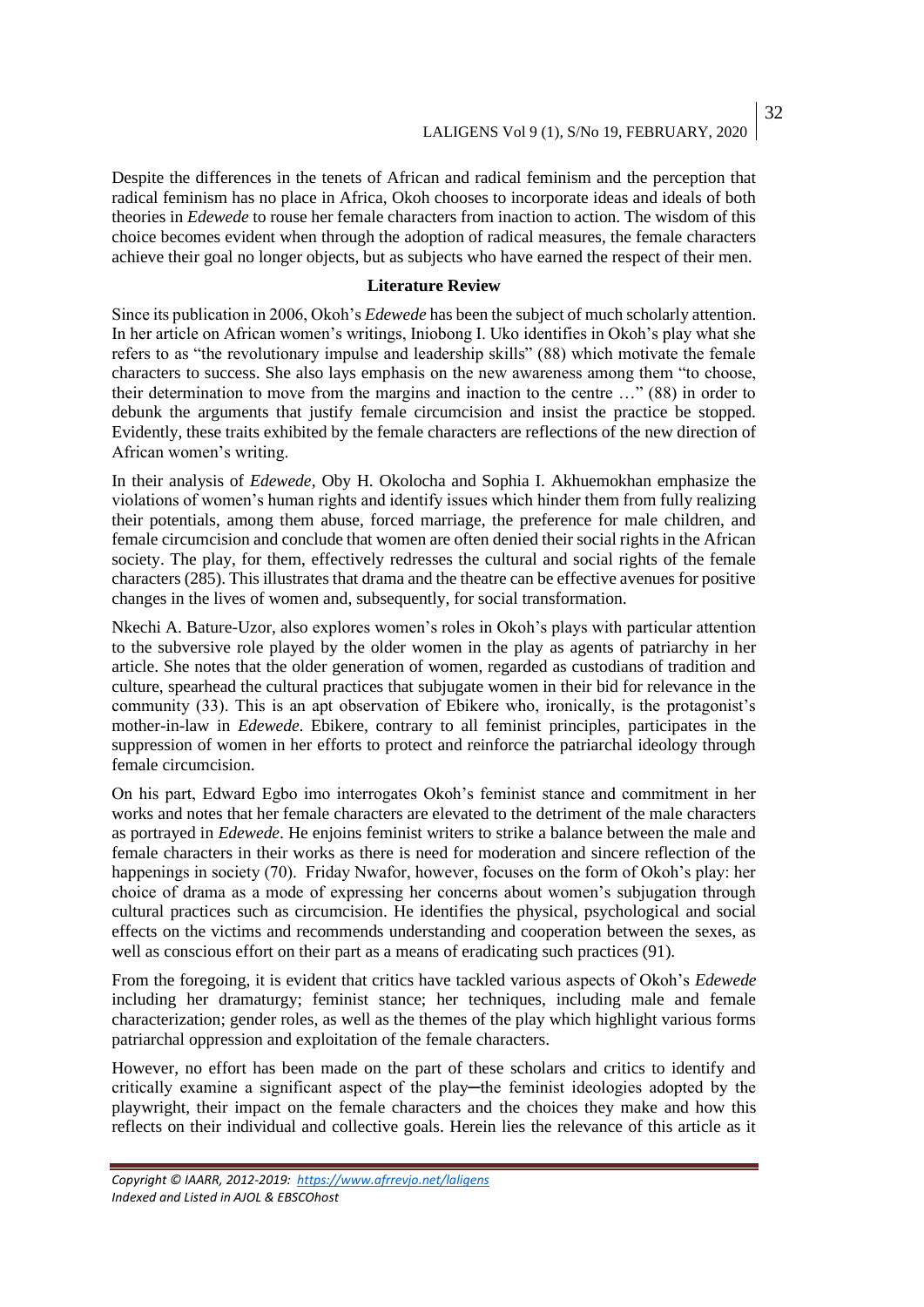fills this gap in its analyses of the various aspects of women's journey from the shackles of patriarchal bondage to freedom, fulfilment and social change.

#### **Sisterhood and Consciousness Raising**

Okoh's *Edewede* is a play which highlights the socio-cultural norms, values and practices which dictate the lifestyle and roles played by women in the community. Being a patriarchal rural community, the women are socialized and guided by traditional laws and customs which subjugate and keep them passive and subservient. Among these practices is female circumcision, whose adverse effects on the daughters and mothers of Otoedo are vividly presented by Okoh from the social, psychological and medical perspectives.

The play opens with the protagonist, Edewede's mother-in-law, Ebikere, anticipating her granddaughter's imminent initiation ceremony during which she will under circumcision rites. On the other hand, Oseme, her granddaughter is apprehensive about the rites which are supposed to mark her transition to womanhood because of the fear and trauma of the death of her older sister, Ize, in a previous ceremony. For this reason, she seeks her grandmother's protection rather than her insistence that she participates in the ceremony by emphasizing its significance in the lives of women:

> Circumcision is part of our culture. My mother was circumcised. So also were her grandmothers, great grandmothers and great, great grandmothers. It is a rite that every woman in this land goes through … [as] part of the initiation rituals … your bravery in the camp of circumcision will be the pride of your family.  $(2-3)$ .

Through Ebikere, we are acquainted with the fact that the circumcision rite involves the "carving out" of each participants' clitoris which, according to tradition, is "… the source of confusion, impurity and imperfection" (5) in the girls. Getting rid of it, therefore helps to fortify and prepare them for their future roles as wives and mothers.

Edewede, the protagonist is very much aware of the dangers of female circumcision, for she has already lost one daughter to it. For her, the ritual is "a destroyer". Thus, while her motherin-law promotes the virtues of female circumcision, regarding it as "… a thing of joy, prestige and cultural identity" (6), Edewede vehemently opposes the idea of subjecting her only surviving daughter to the rite a stance which attracts her mother-in-laws ire and warning: "you cannot throw sand on our traditions like that. I warn you. She who gathers a bundle of troubles, carries it on her head" (7).

Evidently, Ebikere and women of her age group are custodians of tradition and culture and, as such, staunch advocates of patriarchal values which they believe sustain their society. She is, therefore, a strong advocate of female circumcision despite the devastating consequences that many families, hers inclusive, have experienced. She therefore regards Edewede's assertiveness as a challenge and begins to plan her exit from her son's life and home, citing her inability to bear more children as an excuse. But Edewede refuses to be cowed into submission although she is very much aware of what tradition requires of her as a woman, wife and mother, having played these roles to the best of her ability in the past for fear of being found wanting.

Like every other woman, she had been conditioned from childhood to accept her position as the weaker sex, regard the home as her domain and live under the authority of her husband as his appendage, her personal identity subsumed under his. She, like every other woman in Odoeto, had accepted her place, silence and passivity. For Chukwuma, this social conditioning of women "is the greatest barrier toward a fulfilment of self…" (ix-x) and this proves to be true

*Copyright © IAARR, 2012-2019: <https://www.afrrevjo.net/laligens> Indexed and Listed in AJOL & EBSCOhost*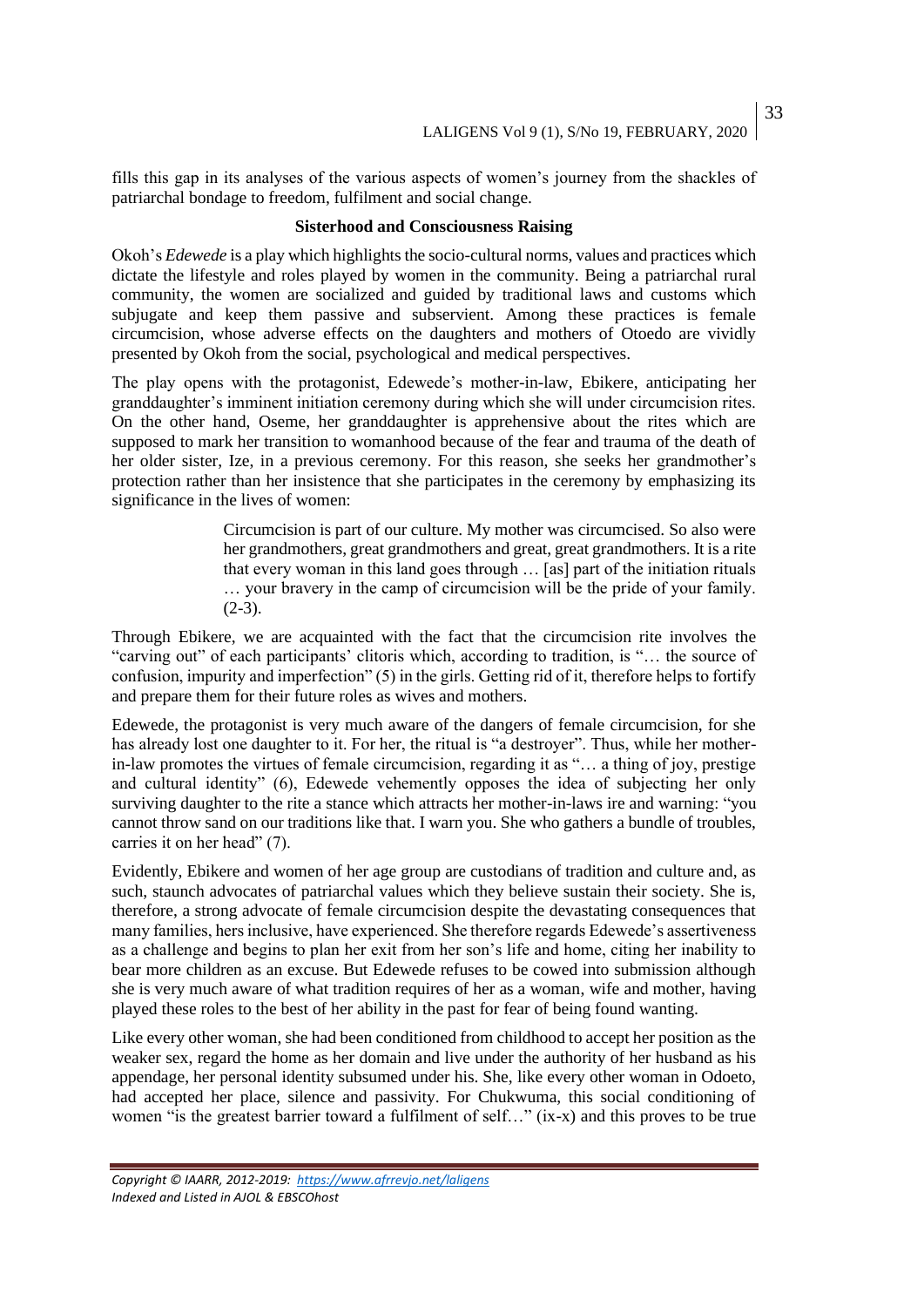of Edewede. It takes the death of Edewede's first daughter and her encounter and friendship with Eriala, an educated and trained midwife popularly known as Mama-Nurse who ran a maternity home in the village to change her perception.

Edewede forms a sisterhood with Eriala which becomes a positive avenue for her enlightenment, a development which prompts her to refer to her as her "light" and "oracle" (9). Through Eriala's education, Edewede becomes aware that she and the women of Otoedo are but slaves to tradition, mere objects, stripped of their humanity, conditioned to wallow in fear and to please their men even to their detriment. To overcome this situation, Edewede realizes that she must rise above her fear and break the shackles of silence and passivity. By so doing, she gains self-confidence, boldness and the ability to speak out against the menace of female circumcision. She reveals:

> One day, I realized that I was merely an object, used by others … I have killed that fear implanted in me from childhood. Now, I take my destiny in my hands. I speak on issues that concern me. And I follow my own advice. Nobody, I repeat, nobody can intimidate me again (7).

Now aware that many of the superstitions and also pronouncements of the village oracle especially on the health issues and the deaths of children in the village are founded on ignorance, Edewede is empowered by the knowledge she has acquired to counter the pronouncements and actions of the oracle, accusing it of placing the blame of the death of so many children who could have been saved through medical treatment on "human maliciousness" (10). She also comes to know that an uncircumcised woman is not incomplete and incapable of fulfilling her duties as a wife and mother as the women have been conditioned to believe. She is, thus, determined to correct these misconceptions and stereotypes propagated by the older women by finding an avenue to share her new-found knowledge with the women Otoedo and help them develop new and progressive perceptions, ideals and values that will enhance the quality of their lives and that of their families and the community. For this reason, she refuses to cave in to her mother-in-laws demands and boldly informs her husband Ordia of her decision: "Listen, I am tired of your mother wanting to draw us back to the past. She lives her life according to the needs of her generation. Let her leave us to live according to the demands of our time" (13). This implies that circumcision is not only outdated but has lost its value and must be done away with immediately to save the lives of innocent female children and women. Significantly, she also realizes that it is women themselves who must rise up and act to save the day for they─wives and mothers─suffer greater pain for the loss of their daughters than men do. To be successful in this endeavour, the women, like Edewede, must overcome their fears, avoid procrastination and fight bravely to eliminate all the obstacles that stand between them and their total freedom and progress.

Edewede initiates her plans for the transformation of Otoedo by bringing together the women of with the help of Ebun, a beneficiary of Eriala's medical expertise, and now a happy mother after years of infertitility, and Eriala. Edewede eagerly passes down the knowledge she has acquired from Eriala on the dangers associated with female circumcision to Ebun who instantly recognizes the need for other young mothers and women to be enlightened as well. Acknowledging that ignorance is a disease and determined to prevent her only daughter from becoming a victim, Ebun quickly comes up with an awareness-raising strategy:

> … We do it step by step. First of all, we talk to the young mothers one by one. Then we move on to discuss it in our weekly meetings. Finally, we launch a public campaign … when they know about the dangers of circumcision, they

*Copyright © IAARR, 2012-2019: <https://www.afrrevjo.net/laligens> Indexed and Listed in AJOL & EBSCOhost*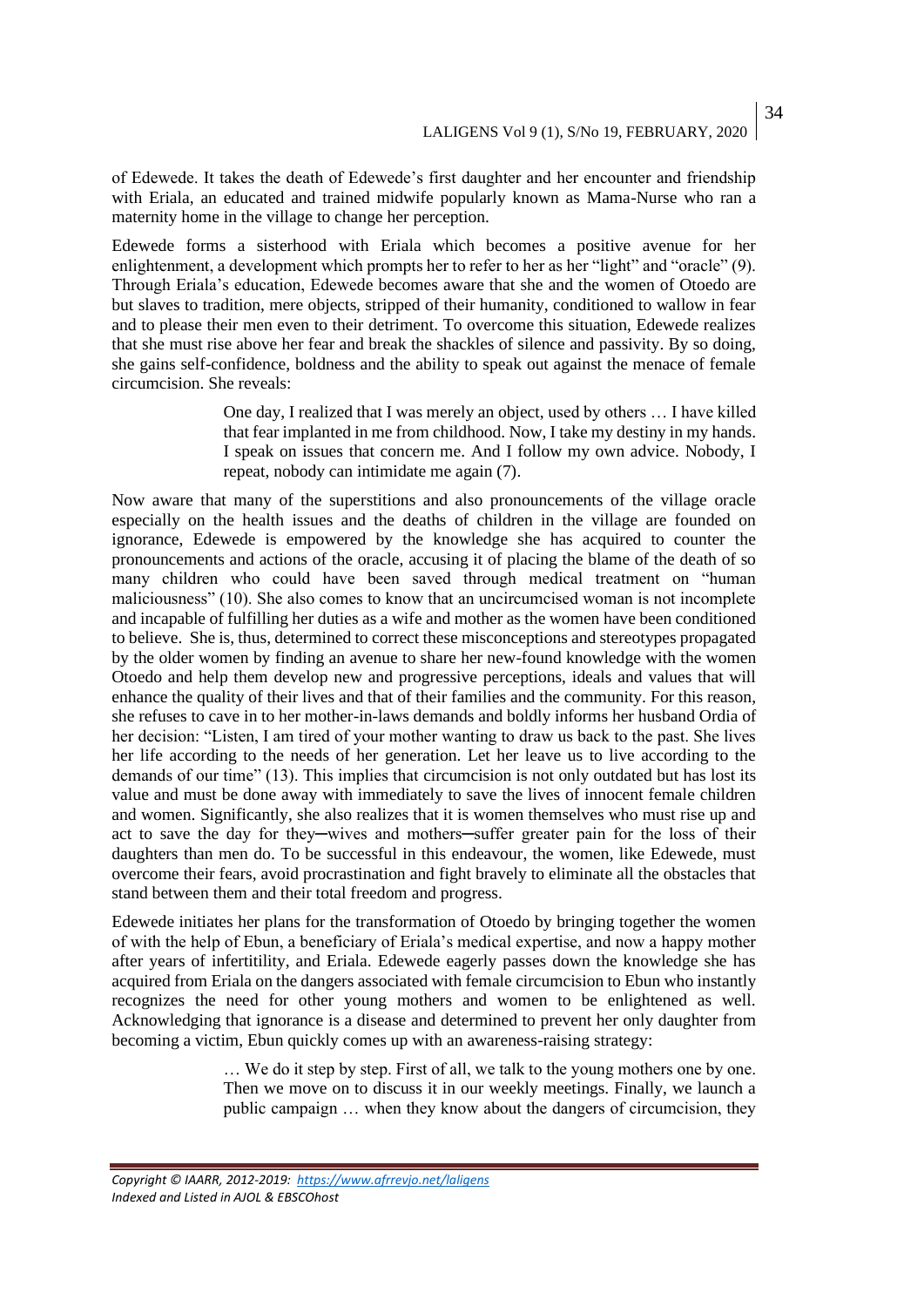too will support our action. Without knowledge, self-determination simply cannot exist (30).

During this planning stage, some of the barriers that must be overcome to win over the women are revealed in the conversation between Edewede and Ebun on how to retrieve the women from the clutches of the traditional beliefs and customs that have been a part of their lives for so long are revealed. Ebun's question, "But how do you educate a people that see every new idea as a threat to tradition?" (30) is an acknowledgement that weaning the women from the old ways will not be an easy task but will be worth a try. They both agree that the older women may be the custodians of tradition, but the role the younger generation are equally important because they provide for all social events in the village which contributes to its growth and survival. Also, as procreators who birth the children of the land and ensure its continuity, women are entitled to the right to express their opinions and on issues such as circumcision which affect them directly and to take a stand against it if they so desire.

Edewede and Ebun are able to come to the above conclusion only because they are now conscious of their individual and collective rights as women and, having freed themselves from fear, are now ready to educate the other women on the need for a change which will involve "… discarding retrogressive and oppressive norms and practices against women … [and] a need… to take their rightful places in society beside and alongside their men, not behind them groaning in silence (Chukwuma xvi). This knowledge empowers Edewede and Ebun and motivates them into action and, subsequently, freedom.

#### **Women's Solidarity and Social Protest**

Having taken the decision to educate the younger women of the village, Edewede, Ebun and Eriala first summon a meeting of all the market women the purpose of which Edewede explains thus:

> I bring you nothing but words. Words to help you know yourselves better So as to be able to choose for yourselves Between light and darkness. If by so doing I've offended any one Let that person raise her hand For to her, I do owe an apology … Recently, I have been accused of many things: Of disturbing the peace in this village, Of talking about things that are better buried in silence. But I ask, "Is there any woman here, right now, Who has not passed though sleepless night, Watching over a dying child or relation, Victim of the dreaded evil blade? (34)

Right the very beginning, Edewede ensures that the women are made aware that the meeting is for their good. She paints a vivid picture of the fact circumcision, which she symbolically refers to as "the evil blade" affects each and every one of them directly, physically, psychologically and emotionally as women, mothers and relations. In the following words, she further reveals the role ignorance and social conditioning has played in their subjugation and the truth about their status as women in a patriarchal society in the following words:

> Our mothers practiced circumcision Because they knew nothing about anything

*Copyright © IAARR, 2012-2019: <https://www.afrrevjo.net/laligens> Indexed and Listed in AJOL & EBSCOhost*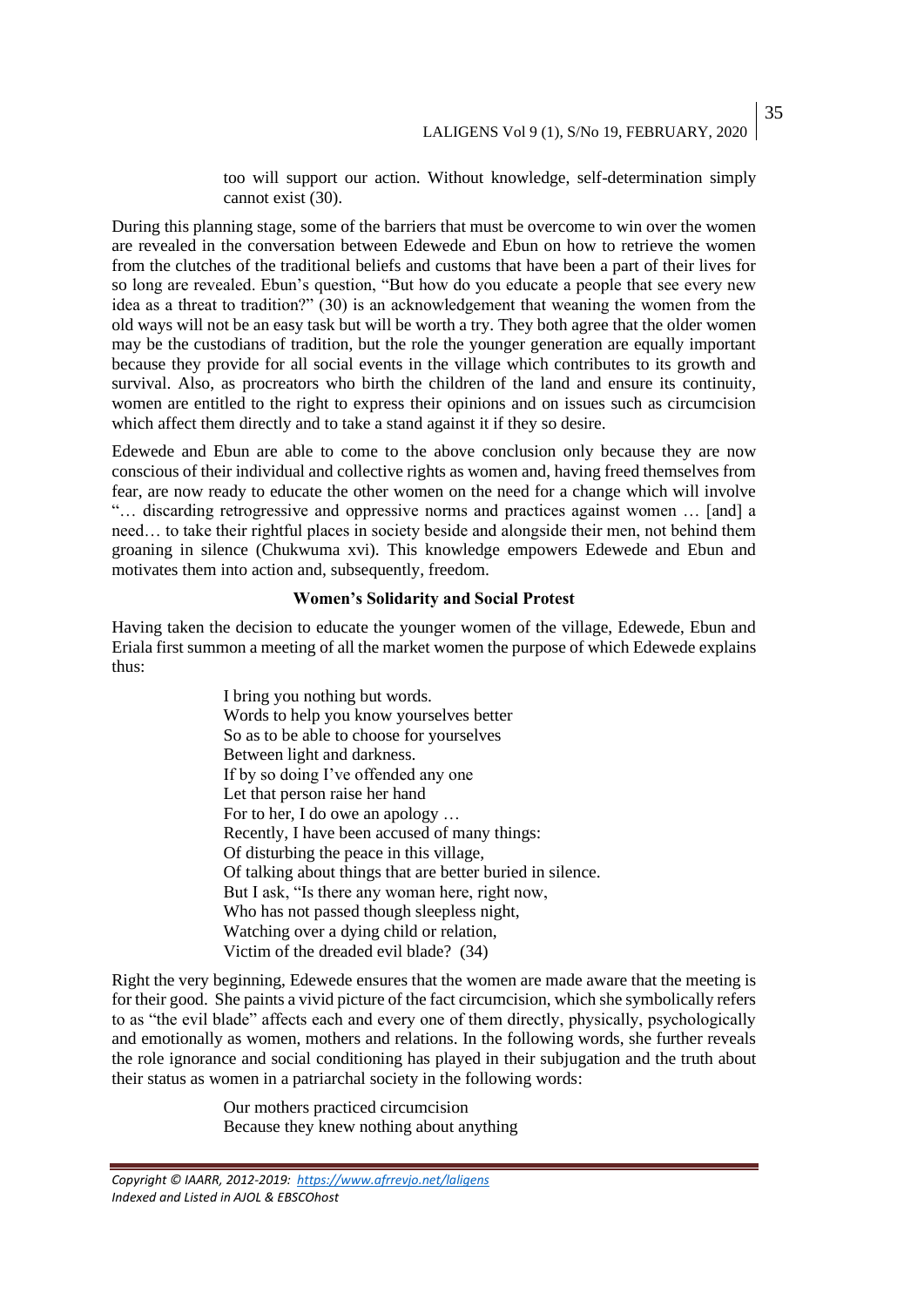Except for laws and taboos imposed on them To stop them from thinking for themselves So that from childhood, they learn To be shy, silent and docile Until they see themselves As objects for men's pleasure. They got so accustomed to this condition That they see any deviation from it as a crime. (35)

Edewede words help the women to see the total picture of how their traditions—laws, customs, taboos, role expectations-have imposed on them a second class status and rendered them subservient and docile. Having awakened them to this truth, she exhorts them thus:

| <b>EDEWEDE:</b> | But today, light has chased away darkness |
|-----------------|-------------------------------------------|
|                 | And women must change with time.          |
|                 | Wake up! Wake up fellow women             |
|                 | Gird up your loins.                       |
|                 | Rise up! Rise up fellow women             |
|                 | From your impotence to dazzling height.   |
|                 | Step up boldly! Step up proudly!          |
|                 | Proclaim your right!                      |
|                 | If one never risks anything               |
|                 | One can never gain anything. (35)         |

In line with the tenets of feminism, Edewede which advocate that barriers that stand between women and their fulfilment and progress must be eliminated, Edewede reminds the women that "What is good is worth keeping. What is bad is worth throwing away" (35).

At the end of Edewede's speech, the women agree that they have the right to speak out on the subject of female circumcision and this paves the way for Eriala to educate them on the dangers and the implications for fatality:

| ERIALA: | My speech will be brief.                    |
|---------|---------------------------------------------|
|         | You all already know what circumcision is.  |
|         | You have all gone through it.               |
|         | In this society, many young girls have lost |
|         | Their lives because of circumcision.        |
|         | Many women are suffering from different     |
|         | Types of diseases because of circumcision:  |
|         | Tetanus, urinary infections, V.V.F.         |
|         | HIV/AIDS ae all dangerous                   |
|         | Afflictions contacted through circumcision. |
|         | Yet they see nothing wrong with it! (36)    |

She further enlightens the women:

ERIALA: First of all, you must know that God created man and woman in his own image. If the image of god is one Then man and woman were created equals. But society made one master and the other slave. Circumcision is a form of slavery Imposed on woman to dominate her (37).

*Copyright © IAARR, 2012-2019: <https://www.afrrevjo.net/laligens> Indexed and Listed in AJOL & EBSCOhost*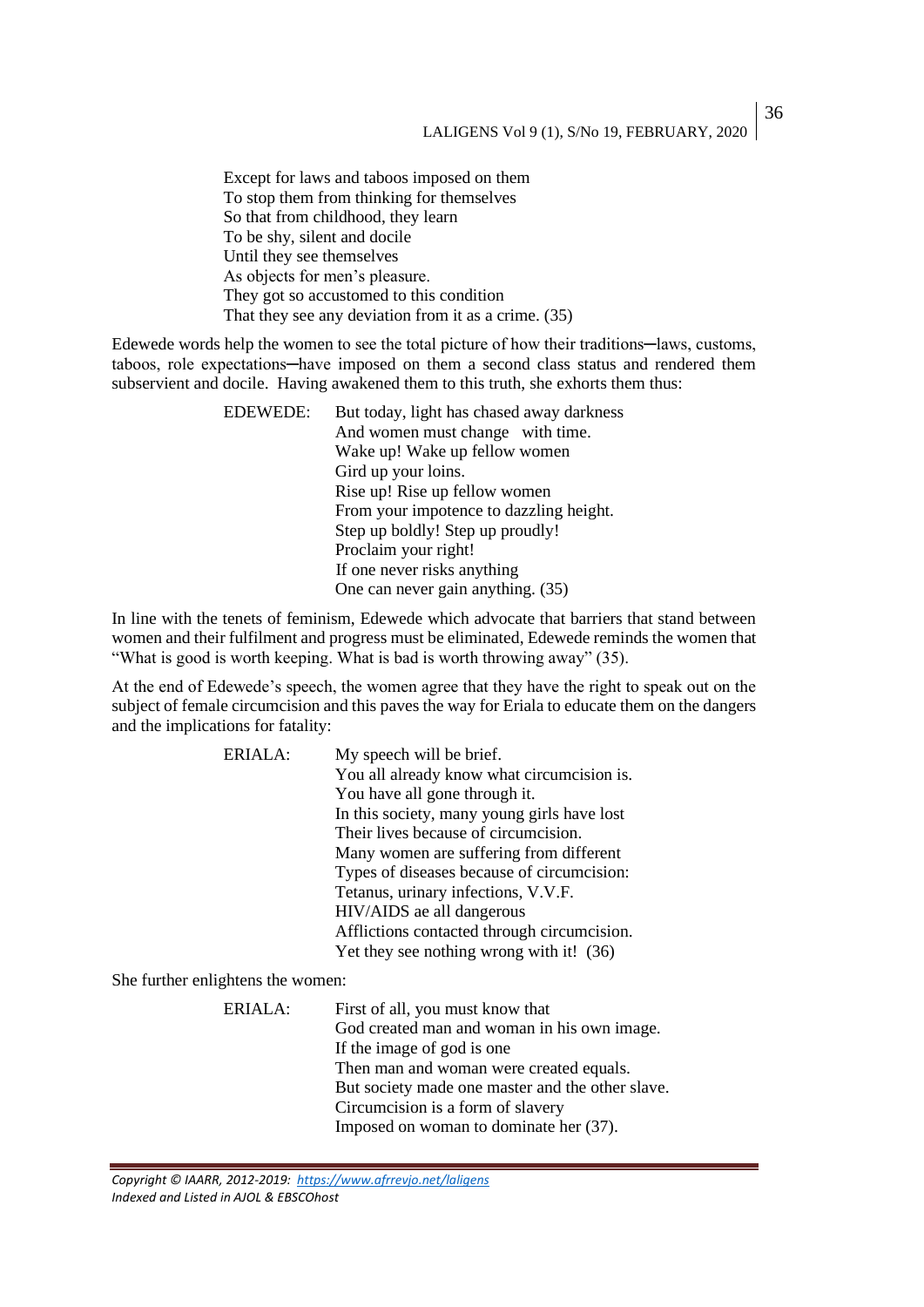She also emphasizes the fact that ignorance and gender inequality are the main factors responsible for their acceptance of this the slavery imposed on them. She ensures that she dispels the stereotypes about the clitoris:

> ERIALA: I am aware that the custodians Of our customs and traditions claim that Your peanut is the source of confusion and impurity. So, they carve it out of its pod To prevent you from having impure thoughts. But women! For once in your life, stop and think. (37)

The women are, thus, guided to arrive at the conclusion that circumcision does not prevent promiscuity which prompts one of them to ask:

THIRD MARKET WOMAN: If circumcision does not prevent promiscuity, why then do they make us go through it? (37)

Eriala seizes the opportunity to explain to them about the real function of the clitoris and how cutting it off does not only prevent a woman from enjoying sex but also makes her "a mere vessel for man's pleasure" (38). At the end of her explanation, the women come to the realization that the fight to end female circumcision is a fight against their oppression, for their rights as humans and women and for their identity as individuals.

Judith Lorber reveals that radical feminists are of the view that "the presence of significant numbers of women can alter values and behavior" (131); this is demonstrated when, with one voice, they unite in solidarity and resolve to fight for their rights by fighting for the abolishment of female circumcision, realizing they must "… fight to win or remain slaves forever" (44). Edewede's public humiliation and rejection by her husband and mother-in-law for her leadership role in the women's cause only strengthens their resolve, validating the following observation by Bell Hooks:

> The sisterhood that is necessary for the making of a feminist revolution can be achieved only when all women disengage themselves from the hostility, jealousy, and competition with one another that has kept us vulnerable, weak, and unable to envision new realities. That sisterhood cannot be forged by the mere saying of words … the process begins with actions, with the individual woman's refusal to accept any set of myths, stereotypes, and false assumptions that deny the shared commonness of her human experience (157).

Their next action is to adopt a strategy and Ebun is quick to suggest a powerful weapon:

EBUN: Women, we have a weapon! A very powerful one for that matter! It brings the kings from their high throne, Down on their knees before their slave … (44)

This powerful weapon is their bodies: they resolve to deny their husbands any form of sexual gratification until they accept their demands and to do this without any form of distraction, they take a collective decision to separate themselves from their families. The women strip off their top cloths, pile them into a heap, form a circle around it and take a solidarity oath, an action which symbolizes their total commitment to the cause. They exile themselves to Eriala's maternity home leaving behind their children and husbands. This radical action on their part clearly exemplifies women's understanding of the potency of their collective power. As noted by West and Blumberg, "…women who construct their own meanings and traditions threaten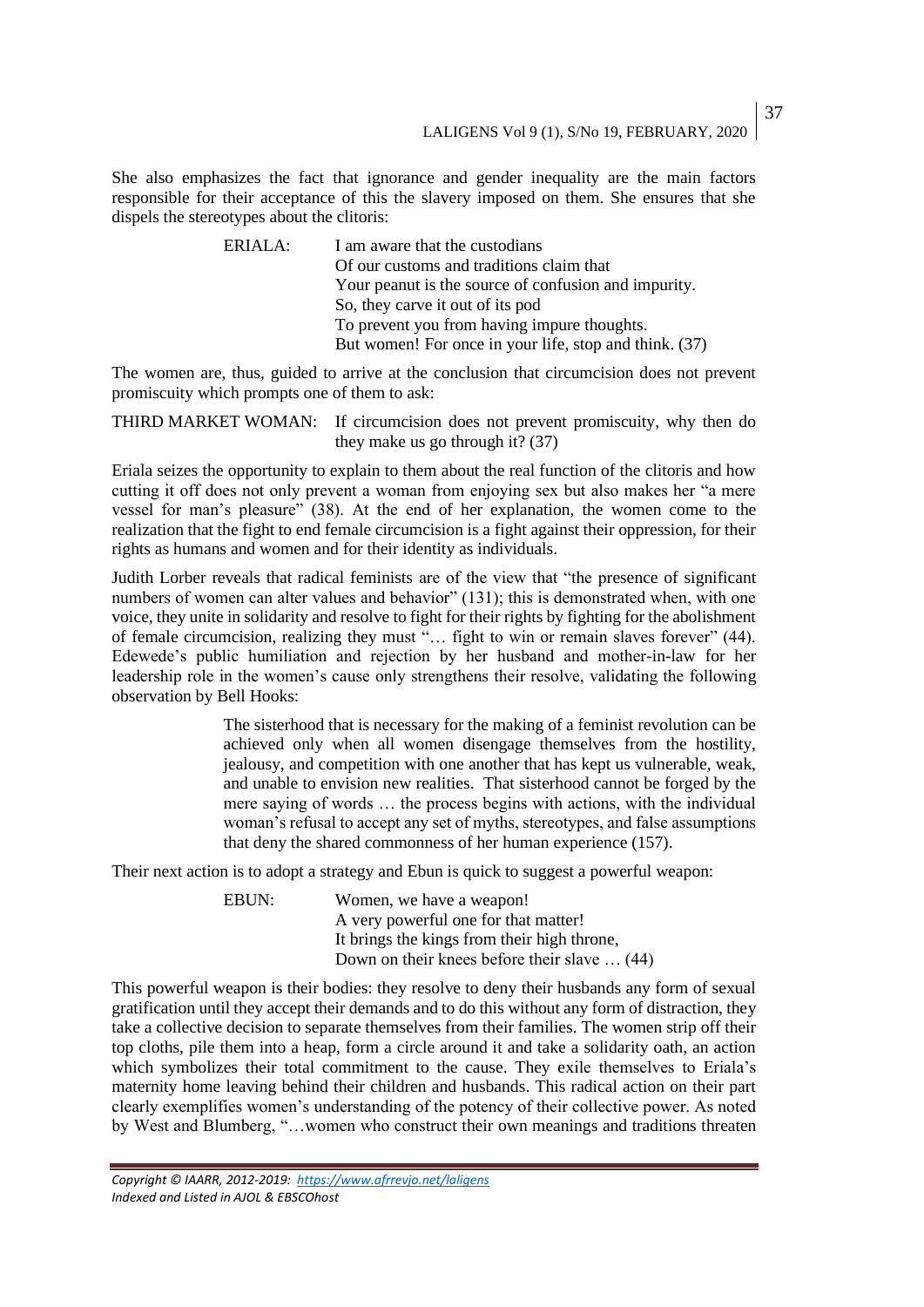patriarchal values; they cease to be invisible and unreal, as they challenge the [systems] that men have created" (p. 8).

In a society where the man is regarded as the "owner" of the woman and, subsequently, her body, denying them access to, and using their bodies as formidable bargaining tools is a radical action which allows the women to reclaim and assert their rights over their own bodies. To counter this move, the men threaten them with banishment, and when this does not work, resort to pleading but the women stand firm for seven weeks. Fully aware of the significance of the force of their collective power, they assert:

> We are women. We love being women, wives and mothers. But each woman wants to be herself, think for herself, and express herself in her own way as a unique being. Circumcision takes these rights from us, makes us objects. Today, we reject that status. We can no longer live by simply following the ideas handed over to us. So, ban circumcision, or… forget about us (p.59).

The assertion above reveals their awareness of their new identity and, as Charles Nnolim points out, the determination "… not only to assert her separate personhood, but to also break away from encircling shackles imposed by men and tradition…" (260).

During their absence, the men begin undergo a change in attitude and an important indication of this is when they begin to realize and acknowledge the significant place of the women and the roles they play in their lives, families and the community. They also come to the realization that laws, customs and values "… are not eternal, but constantly changing" (61) and that change must come despite resistance. They vote to ban female circumcision and welcome the women back with festivities. This decision on their part demonstrates their understanding and newfound respect for the women. Iniobong I. Uko remarks on the significance of the radical strategy adopted by the women:

> This unprecedented female strategy of demonstrating rebellion against debilitating traditional practices against women achieves two immediate results. First, it engenders female solidarity; and second, it forces the men to critically reassess women's desire to expunge female circumcision from the society's value system (89).

Clearly, sisterhood, solidarity, courage, assertiveness, resilience and, above all, the women's empowerment through education and consciousness raising realization, is what earns them their victory. By rejecting female circumcision, they reject inequality, subordination and objectification. This action is in line with both African and radical feminist's recognition of the need to eliminate all forms of harmful patriarchal structures and values that oppress women, especially group oppression. By arming the women with radical strategies and weapons in their cause, Okoh depicts the gravity of the women's situation in Otoedoland and the urgent need to redress it. As the saying goes, "extreme situations require extreme measures". The the significant because radical feminism is regarded as being incompatible with the African context as regards women's lives, experiences and struggles.

#### **Conclusion**

Julie Okoh recognizes the fact that the success of feminism depends largely on the ability of women to "… assume responsibility for drawing women together in political solidarity … [and for] eliminating all the forces that divide women [and taking positive action as more] obstacles are created if [they] simply engage in endless debate …" (Hooks 157, 158). This is the message Okoh shares through the story of Edewede, presented on the platform of feminist drama and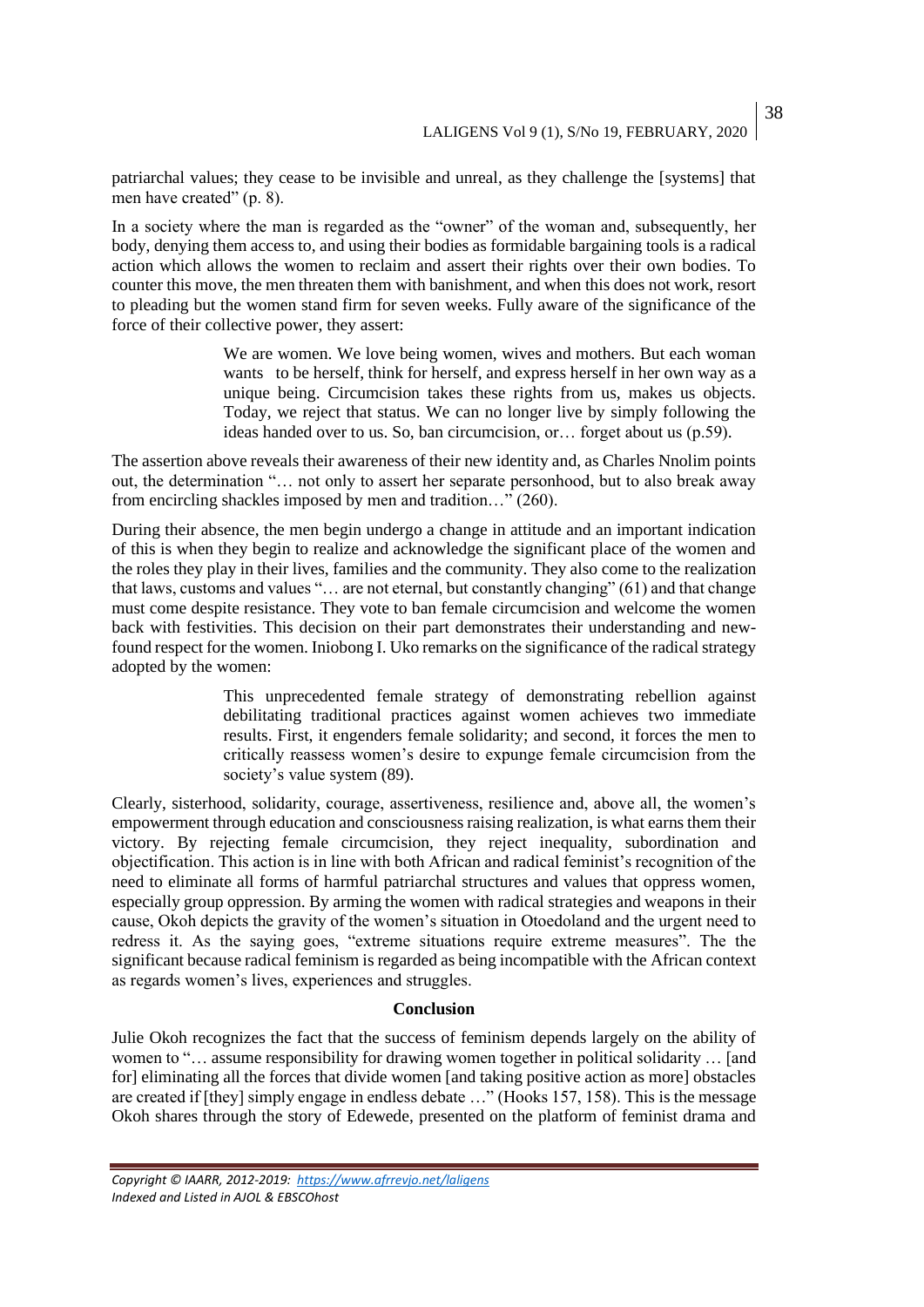theatre, to advocate for the transformation of society through the eradication of those traditional structures, values, laws, and customs that cage, suppress and stifle the growth of women.

Indeed, there are contradictions and differences in the varieties of feminism just as there are in the lives and experiences of women in different parts of the world. As a result, feminist ideologies are therefore, context bound and informed by the realities that obtain in that context. African feminism is therefore bound to the African society while radical feminism is supposedly western oriented. By using both ideologies as the backdrop of her play and imbuing her traditional female characters with militant qualities and strategies to enable them win their battle, Okoh illustrates the fact that feminists, no matter their perspective, are fighting for the same cause which is the progress of women and, therefore, need not constrain or limit themselves in their choice of strategies or weapons.

Desperate situations often require desperate measures and, by arming her female characters through education and consciousness-raising, and choosing an extreme form of social protest as a strategy, Okoh advocates the need to cross boundaries where necessary by looking at contemporary avenues of choice for women in the quest for equality, social change and the total integration of women as partners in progress in the African society.

#### **Works Cited**

Amadi, Elechi. *Estrangement*. Heinemann, 1986.

- Bature-Uzor, Nkechi Asiegbu. "The Role of Women in the Subjugation of Women: The Old Women in Julie Okoh's Selected Plays." *The Crab: Journal of Theatre and Media Arts*, no. 9, 2014, pp. 33-47.
- Chukwuma, Helen. Introduction. "The Identity of Self." *Feminism in African Literature: Essays on Criticism*, edited by Helen Chukwuma, New Generation Books, 1994.
- Conley, Nicholas. "The Writer's Role in Society." 9 May 2013, <https://nicholasconley.wordpress.com/2013/05/09/the-writers-role-in-society/> Accessed 4 Nov. 2019.
- Derr, Holly L. "Feminist Theatre: What Does It Do and How Does It Do It?" Howlround Theatre, 14 Sept. 2016.<https://howlround.com/feminist-theatre> Accessed 4 Nov. 2019.
- Hooks, Bell. *Ain't I a Woman: Black Women and Feminism*. South End Press, 1981.
- Imo, Edward Egbo. "The 'Chauvinistic' Men of Julie Okoh: Victims of Feminist Bias." *Journal of Gender and Power*, vol. 10, no. 2, 2018, pp. 53-77.
- Lewis, Jone Johnson. "What Is Radical Feminism?" *ThoughtCo*, 6 Sept. 2019, <https://www.thoughtco.com/what-is-radical-reminism-35298992> Accessed 6 Nov. 2019.
- Lorber, Judith. *Gender Inequality: Feminist Theories and Politics*, 3rd ed., Roxbury Publishing Company, 2005.
- Nnolim, Charles. "A House Divided: Feminism in African Literature." *Feminism in African Literature: Essays on Criticism*, edited by Helen Chukwuma, New Generation Books, 1994, pp. 248-261.
- Nwafor, Friday. "Drama as a Tool for the Campaign against Female Genital Mutilation: Juliana Okoh's *Edewede* as a Paradigm." African Research Review, vol. 13, no. 1(53), 2019, pp. 86-92.

*Copyright © IAARR, 2012-2019: <https://www.afrrevjo.net/laligens> Indexed and Listed in AJOL & EBSCOhost*